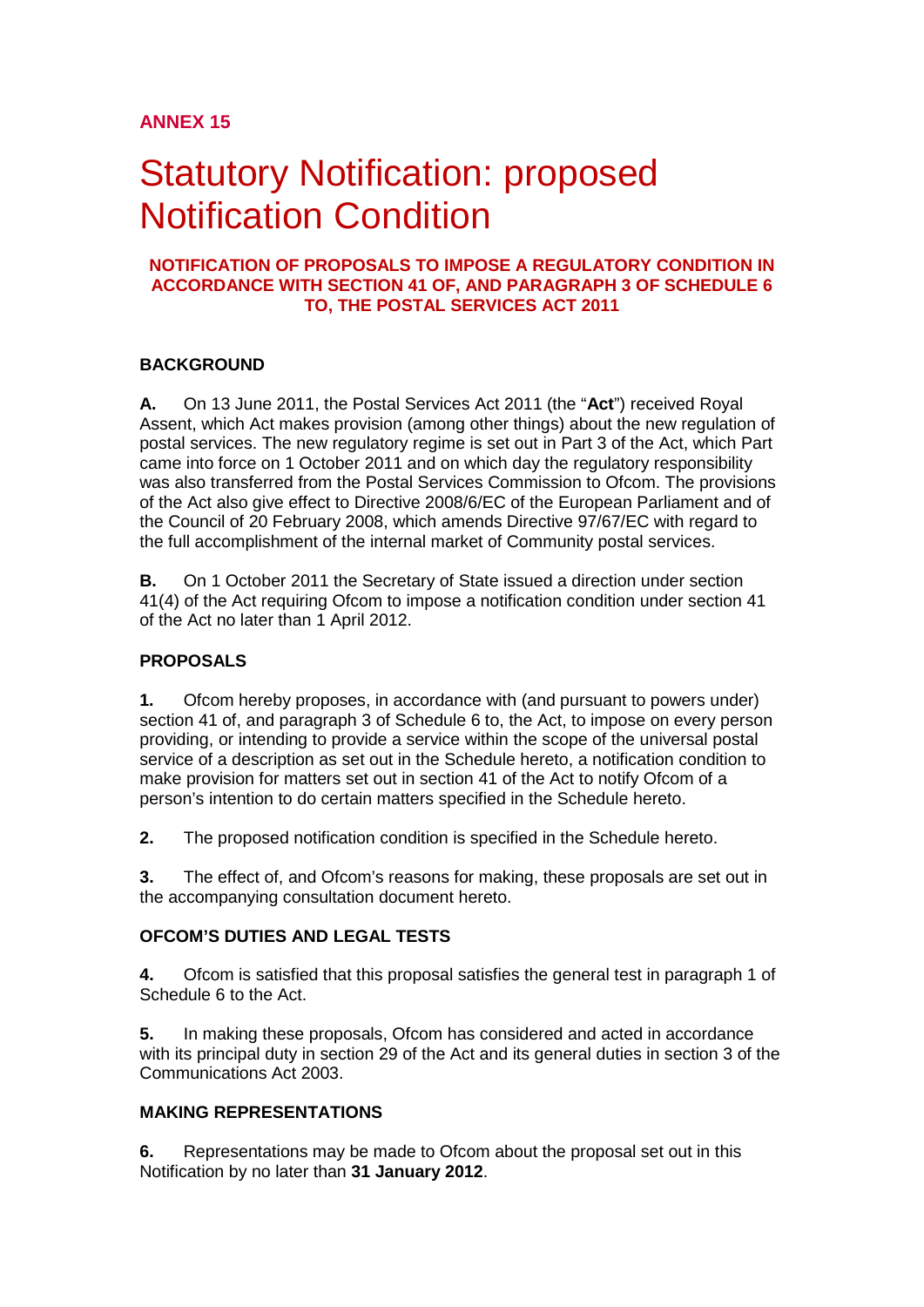**7.** Copies of this Notification and the accompanying consultation document have been sent to the Secretary of State in accordance with paragraph 5(1)(a) and to the European Commission in accordance with paragraph 5(2)(a) of Schedule 6 to the Act.

**8.** By virtue of paragraph 3(5) of Schedule 6 to the Act, Ofcom may give effect, with or without modifications, to a proposal with respect to which it has published a notification only if Ofcom has—

- **(a)** considered every representation about the proposal that is made to Ofcom within the period specified in this Notification; and
- **(b)** had regard to every international obligation of the United Kingdom (if any) which has been notified to Ofcom for this purpose by the Secretary of State.
- **9.** The Schedule to this Notification shall form part of this Notification.

#### Signed by **Daniel Gordon**

Janiel Cont

#### **Director of Competition Policy**

A person duly authorised by Ofcom under paragraph 18 of the Schedule to the Office of Communications Act 2002

#### **13 December 2011**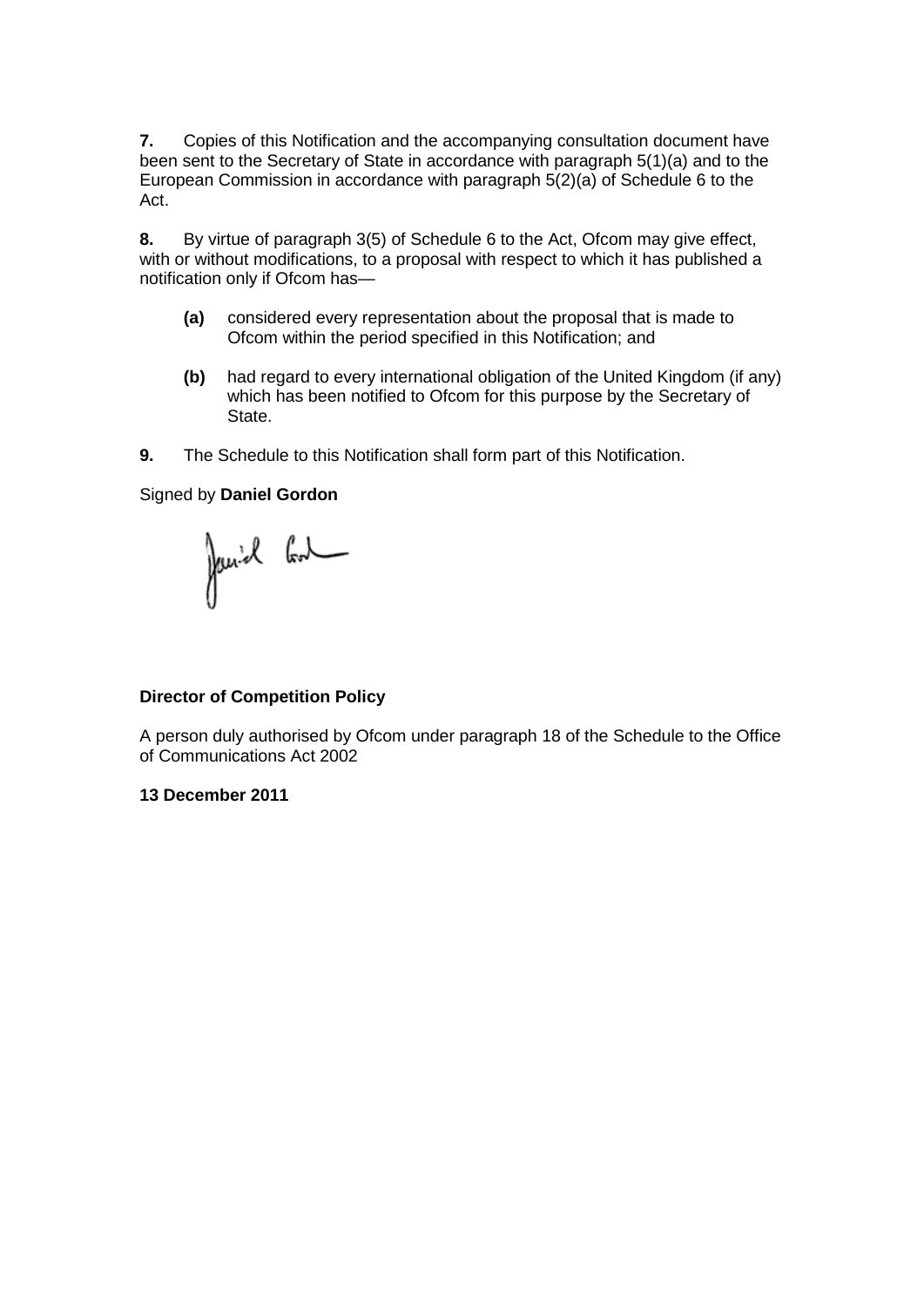# **SCHEDULE**

## **NOTIFICATION CONDITION**

# **1.1 Application, definitions and interpretation**

| This Notification Condition shall apply to any person who is<br>providing, or is intending to provide, a service within the scope<br>of the universal service of a description specified in Condition<br>N1.2.1 of this Notification Condition.                                                                                                                                                                                                                                                                                                                                                                                                                                                                     |  |  |                                                                                                                                                                                                                                                                 |
|---------------------------------------------------------------------------------------------------------------------------------------------------------------------------------------------------------------------------------------------------------------------------------------------------------------------------------------------------------------------------------------------------------------------------------------------------------------------------------------------------------------------------------------------------------------------------------------------------------------------------------------------------------------------------------------------------------------------|--|--|-----------------------------------------------------------------------------------------------------------------------------------------------------------------------------------------------------------------------------------------------------------------|
| In this Notification Condition-<br>(a) "Act" means the Postal Services Act 2011 (c.5);<br>(b) "letters" has the same meaning as set out in section<br>65(1) of the Act save that it does not include postal<br>packets as defined in subsection (b) of that<br>definition;<br>(c) "letters business" has the same meaning as set out in<br>section 41(7) of the Act, save that the meaning of<br>"letters" in that definition shall have the meaning set<br>out in this Notification Condition;<br>(d) "Ofcom" means the Office of Communications as<br>established pursuant to section 1(1) of the Office of<br>Communications Act 2002;<br>(e) "Relevant Period" means any period of three<br>consecutive months. |  |  |                                                                                                                                                                                                                                                                 |
|                                                                                                                                                                                                                                                                                                                                                                                                                                                                                                                                                                                                                                                                                                                     |  |  | For the purpose of interpreting this Notification Condition-                                                                                                                                                                                                    |
|                                                                                                                                                                                                                                                                                                                                                                                                                                                                                                                                                                                                                                                                                                                     |  |  | except in so far as the context otherwise requires,<br>words or expressions shall have the meaning<br>assigned to them in paragraph 2 of this Part above<br>and otherwise any word or expression shall have the<br>same meaning as it has been ascribed for the |
|                                                                                                                                                                                                                                                                                                                                                                                                                                                                                                                                                                                                                                                                                                                     |  |  |                                                                                                                                                                                                                                                                 |
|                                                                                                                                                                                                                                                                                                                                                                                                                                                                                                                                                                                                                                                                                                                     |  |  | expressions cognate with those referred to in this                                                                                                                                                                                                              |
|                                                                                                                                                                                                                                                                                                                                                                                                                                                                                                                                                                                                                                                                                                                     |  |  | the Interpretation Act 1978 (c. 30) shall apply as if<br>this Notification Condition were an Act of Parliament.                                                                                                                                                 |
|                                                                                                                                                                                                                                                                                                                                                                                                                                                                                                                                                                                                                                                                                                                     |  |  |                                                                                                                                                                                                                                                                 |